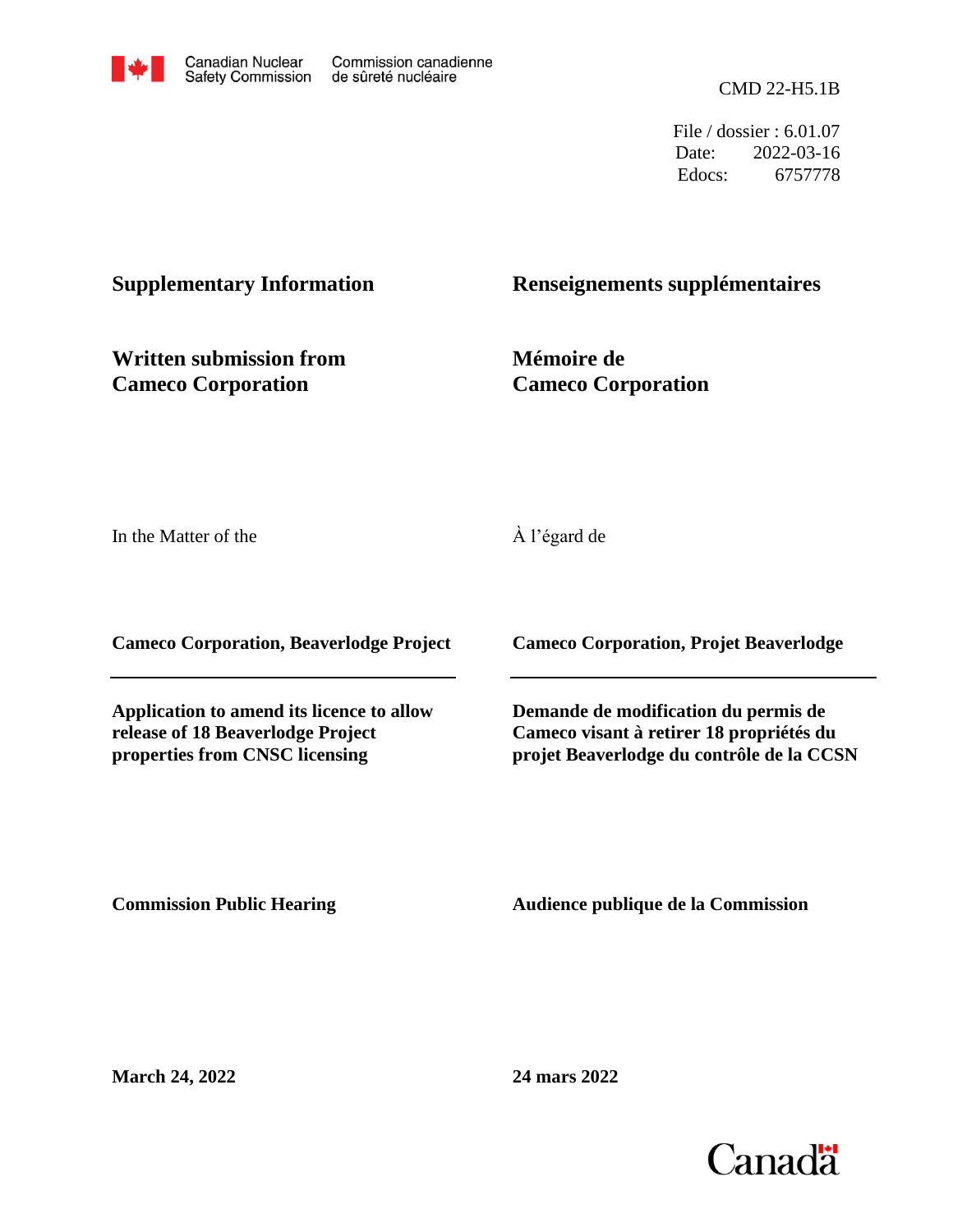## **1.0 Purpose**

On July 14, 2021, Cameco Corporation (Cameco) submitted an application to the Canadian Nuclear Safety Commission (CNSC) for the release of 18 decommissioned Beaverlodge properties from licensing and to amend WFOL-W5-2120.1/2023 to reflect those changes. In support of that application, Cameco submitted Commission Member Document (CMD): 22-H5.1 on December 8, 2021.

The purpose of this document is to provide supplementary information regarding Cameco's engagement efforts and the underlying technical studies that support our licence amendment application, to address general comments provided to the CNSC in written submissions from intervenors. In particular, responses are provided to specific questions raised by the Ya'thi Néné Land and Resource Office (YTNLRO) in CMD: 22-H5.15, regarding the Beaverlodge Hab Area Evaluation.

#### **2.0 Engagement Activities**

Cameco has long-standing relationships with residents of the Athabasca Basin and the broader Northern Administrative District. A variety of well-developed tools are used to communicate information to northern residents as well as other interested groups. Engagement activities occur formally through Cameco and government-sponsored committees, through meetings with local communities or their elected representatives and informally through various activities, such as site tours, community visits and general public information sessions. Cameco will continue to engage with the people to listen to and address their questions and concerns. Our intent is to provide meaningful engagement and opportunities to comment or ask questions about the decommissioned Beaverlodge properties as well as for Cameco to respond to issues raised.

Since 2009, when the Beaverlodge Management Framework was developed and reviewed by stakeholders (i.e., the Northern Saskatchewan Environmental Quality Committee and Uranium City residents and leaders), Cameco has consistently described the end goal as receiving a release from CNSC licensing and transferring the decommissioned Beaverlodge properties to the Institutional Control (IC) program. It is standard practice for Cameco to update interested groups on IC progress and plans at annual public meetings in addition to a variety of *ad hoc* engagement methods throughout the year (e.g., articles, meetings).

Specific to the current request to release 18 properties from CNSC licensing and facilitate IC transfer, Cameco notified interested groups that this request had been initiated via an article in the Summer 2020 Newsletter published by YTNLRO. Following this publication, regular meetings and engagement took place at which more detail on the request was discussed and at which YTNLRO and members from the communities that YTNLRO represents were present. This included virtual public meetings, through which positive feedback was received from participants, including a community member from Camsell Portage who appreciated the ease of attending a virtual public meeting compared to in person ones in the past.

Following the 2019 hearing, it has also been Cameco's intent that ongoing engagement activities augment our efforts to gain a better understanding of the area's history and First Nations and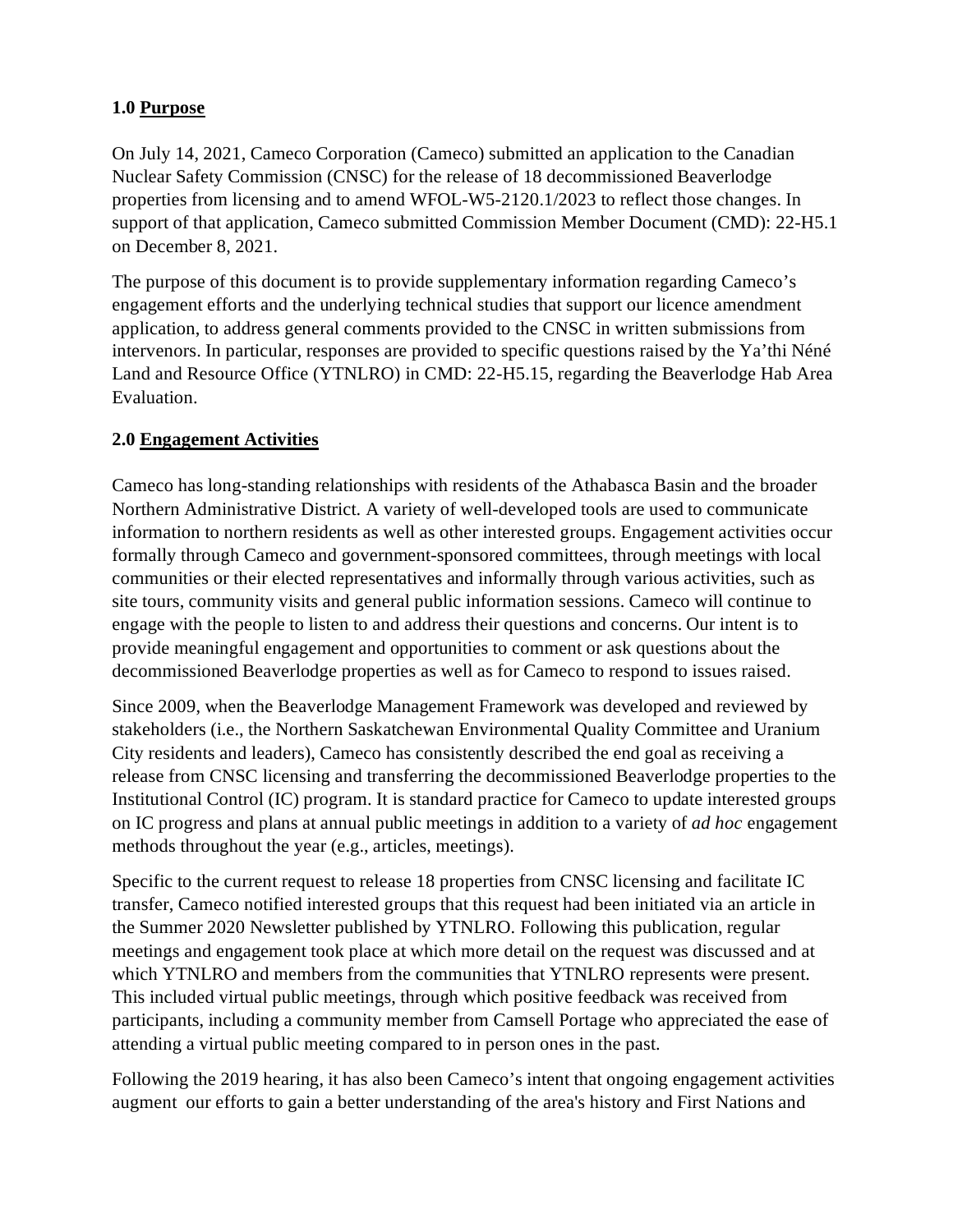Métis peoples' traditional land use. The list below provides engagement activities conducted in 2020 and 2021 for this purpose. It should be noted that face-to-face engagement is Cameco's preferred method for engagement whenever possible, however, the below activities were adapted in response to the COVID-19 pandemic and continued to provide opportunities to share information and elicit feedback from interested groups.

- Virtual public meetings in Uranium City, shared via social media, opportunity to watch at later dates with Dene translation.
- Virtual site tours to provide reconnection to the area virtually (recognizing the remoteness and access restrictions) with Dene translation.
- Fact sheet distributed in community and posted online.
- Environmental Risk Assessment summary posted online.
- Meeting with Fond du Lac (FDL) Leadership and Elders with Dene translation.
- Local site tours with YTN reps and Métis Nation of Saskatchewan Local 50 president.
- Vegetation/moose study with youth.
- Dene translations for the Beaverlodge Sites website.
- Requests to engage with land and resource users from ACFN.

Cameco has a variety of feedback mechanisms to provide interested groups opportunities to comment or ask questions about the decommissioned Beaverlodge properties as well as for Cameco to respond to issues raised. These include but are not limited to:

- Question and answer sessions at public meetings.
- Communication through community Athabasca Joint Engagement and Environmental Subcommittee members.
- Community representatives on the Northern Saskatchewan Environmental Quality Committee.
- Social media channels.
- Public inquiry features on beaverlodgesites.com, came co.com and came conorth.com websites.
- Cameco's Sustainability and Stakeholder Relations staff through their satellite offices in the Athabasca Basin First Nations communities. Cameco contacts are also available through the Cameco Northern and Beaverlodge websites.

Cameco has and will continue to work through its CNSC approved Public Information Program and provide a variety of opportunities for engagement and ensuring information is made available to interested groups. The YTNLRO has previously commented that they remained "generally well informed" and "was pleased with the level of communication between CNSC, Cameco and [YTNLRO]" as noted in YTNLRO's intervention in the Regulatory Oversight Report meeting held on December 12, 2018, and intervention dated September 6, 2019, respectively. The intent of all of Cameco's engagement efforts is to have a dialogue with and elicit feedback from the participants. The opportunity always exists for the sharing of local or traditional knowledge.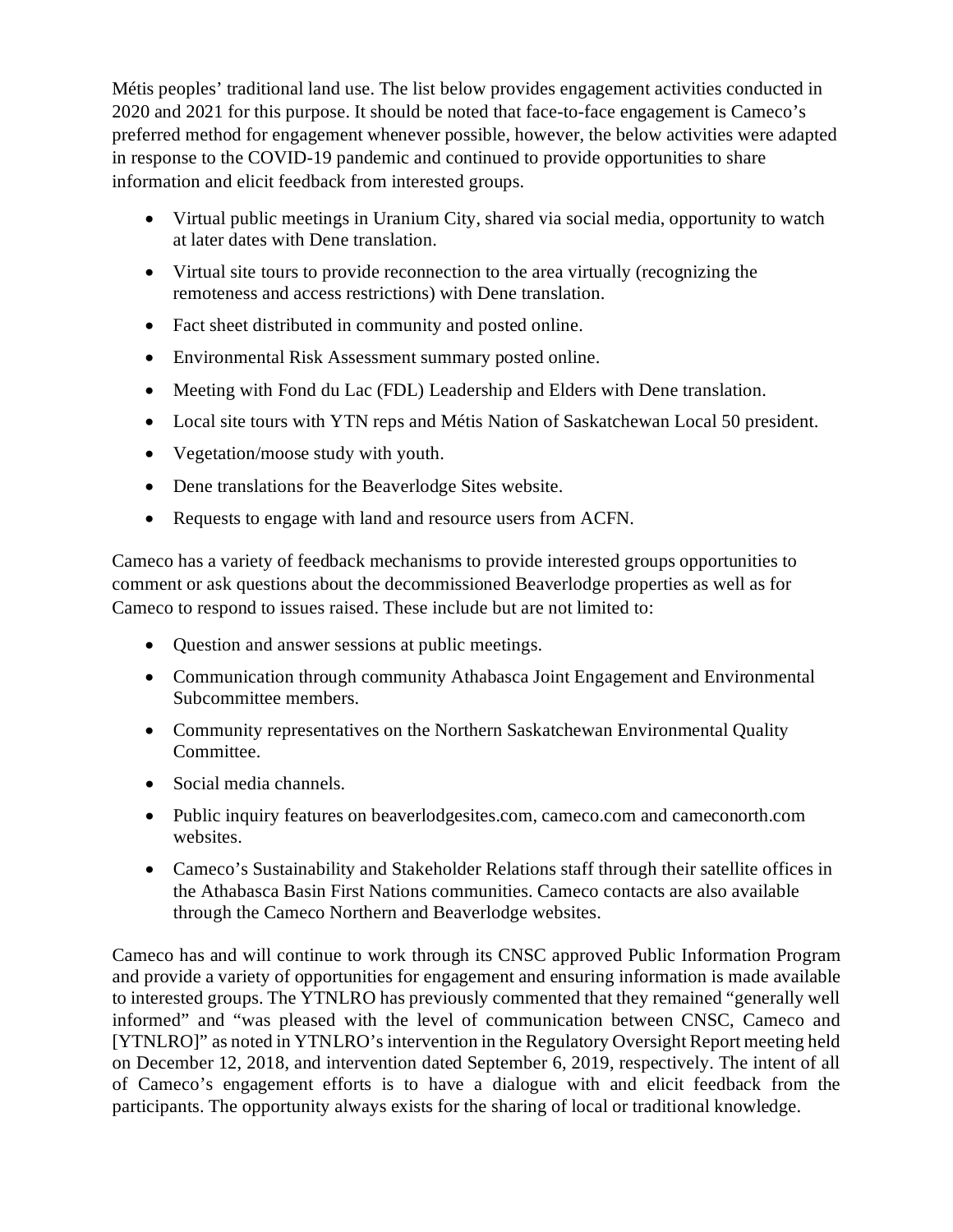The following is a summary of the engagement related to the decommissioned Beaverlodge properties conducted by Cameco with the rights holders and/or YTNLRO since 2009. Information highlighted in **bold** shows specific, detailed engagement on the decommissioned Beaverlodge properties. Large scale engagement activities such as the Community-Based Environmental Monitoring Program or the Eastern Athabasca Regional Monitoring Program, the Uranium City Country Food Study (2010/2011), and the 2014 Uranium City Land Use study are not included in the summary. The 'Participants' data includes documented representation by organizations or communities, including the communities YTNLRO represents. Other participants may also have attended any particular event in the list. Participants can also "*wear more than one hat*" and may have attended on behalf of more than one organization.

| <b>DATE</b>    | <b>ENGAGEMENT DESCRIPTION</b>                                                                                                                                            |  |
|----------------|--------------------------------------------------------------------------------------------------------------------------------------------------------------------------|--|
| Feb. 18, 2009  | Hearing: Application to Renew the Beaverlodge (BVL) Mine and Mill Site Waste Facility Operating                                                                          |  |
|                | Licence and to Exempt Five Decommissioned Sites                                                                                                                          |  |
|                | Participants included: Fond du Lac First Nation                                                                                                                          |  |
|                | Workshop: Remedial Options Workshop (intro, common understanding, identification of                                                                                      |  |
| June 17 and    | methods, develop scenarios, assess scenarios, identify info gaps, design, and prioritize studies)                                                                        |  |
| June 18, 2009  | Participants included: Athabasca Working Group (AWG), Uranium City, Fond du Lac First Nation,                                                                            |  |
|                | Hatchet Lake First Nation, Stony Rapids                                                                                                                                  |  |
|                | Public Meeting/Site Tour: Goal was to communicate with Uranium City residents and Northern                                                                               |  |
|                | Saskatchewan Environment Quality Committee (EQC) the results of the 2009 CNSC meeting,                                                                                   |  |
| May 20, 2009   | update the community and EQC on issues around the BVL properties and to organize an                                                                                      |  |
|                | advisory group of Uranium City residents to work with Cameco to develop a remedial                                                                                       |  |
|                | management plan. Question/Answer session (QA)                                                                                                                            |  |
|                | Participants included: Uranium City, Fond du Lac First Nation                                                                                                            |  |
|                | <b>EQC Meeting/Site Tour:</b> Discussed the 2009 activities. Other topics of discussion included the IC                                                                  |  |
| Oct. 7, 2009   | program, results from the remedial options workshop, the decision-making flowchart and future                                                                            |  |
|                | planning. QA.                                                                                                                                                            |  |
| May 31, 2010   | Public Meeting/Site Tour: Presented history, properties, and remedial options. QA.                                                                                       |  |
|                | Participants included: Uranium City                                                                                                                                      |  |
|                | Ad Hoc Meeting: Year 1 Country Foods program meeting. Purpose: to describe the long-term                                                                                 |  |
| July 13, 2010  | objectives of the study, identify potential the foods potentially harvested by residents, explain                                                                        |  |
|                | the interview process and questionnaire form, and meet local residents.                                                                                                  |  |
|                | Participants included: Uranium City                                                                                                                                      |  |
| Oct. 6, 2010   | AWG Meeting: Presented history, transition phase monitoring, IC program and management                                                                                   |  |
|                | framework. QA.                                                                                                                                                           |  |
| Dec.10, 2010   | EQC Meeting/Site Tour: Brief overview of the BVL history, Cameco provided an update of 2010                                                                              |  |
|                | activities and presented the proposed BVL path forward                                                                                                                   |  |
|                | Public Meeting/Site Tour: BVL general presentation, included presentation of summary of the Year                                                                         |  |
|                | 1 results of Country Foods program to the residents of Uranium City. Residents were encouraged to                                                                        |  |
|                | provide feedback on the results at the meeting. Short follow-up interviews were conducted at                                                                             |  |
| June 6, 2011   | this time to gather more detailed information on the quantity and the locations of country foods                                                                         |  |
|                | harvested on the former BVL properties. During this visit, community members who were                                                                                    |  |
|                | interested in taking part in the summer and fall sample collections for Year 2 of the program met with                                                                   |  |
|                | the project manager from CanNorth to discuss the project in more detail. QA.                                                                                             |  |
|                | Participants included: AWG, Uranium City                                                                                                                                 |  |
| Sept. 27, 2011 | Public Meeting/Site Tour: Key messages provided by Cameco included history and background,                                                                               |  |
|                | management plan, summary of 2011 activities, water quality results from 2011, and planned                                                                                |  |
|                | activities. QA.                                                                                                                                                          |  |
|                | Participants included: AWG, Uranium City                                                                                                                                 |  |
| Dec. 8, 2011   | AWG Meeting: Discussed 2011 activities and activities planned for 2012, BVL fact sheet distributed                                                                       |  |
|                |                                                                                                                                                                          |  |
|                | Participants included: AWG, Uranium City, Hatchet Lake First Nation, Fond du Lac First Nation,<br>Black Lake First Nation, Wollaston Lake, Stony Rapids, Camsell Portage |  |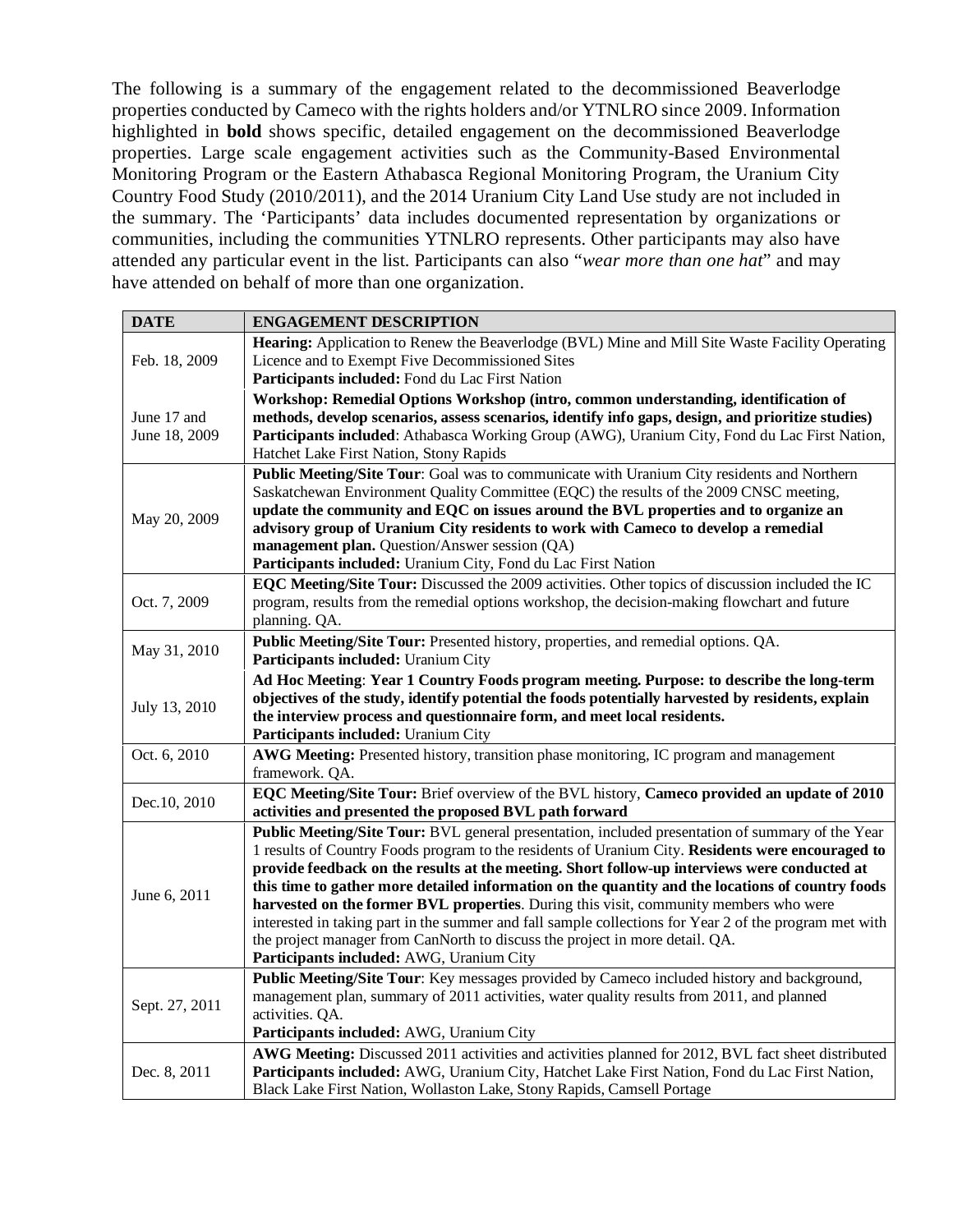| Dec. 15, 2011                | <b>ROR/Update:</b> Cameco and CNSC staff provided Commission members with update on the<br>implementation of the BVL Management Framework.                                                                                                                                                                                                                                                       |  |  |  |  |
|------------------------------|--------------------------------------------------------------------------------------------------------------------------------------------------------------------------------------------------------------------------------------------------------------------------------------------------------------------------------------------------------------------------------------------------|--|--|--|--|
| April 3 and<br>April 4, 2012 | Workshop: Remedial Options Workshop. Objective: Obtain informed, clear, and documented<br>feedback about the predicted benefits and estimated costs of a range of remediation options,<br>from a cross-section of stakeholders.<br>Participants included: Uranium City, Fond du Lac First Nation                                                                                                 |  |  |  |  |
| June 4, 2012                 | Public Meeting/Site Tour: Discussed Remedial Options Workshop, country foods study, CNSC<br>hearing in Oct 2012, regional health studies. QA.<br>Participants included: AWG                                                                                                                                                                                                                      |  |  |  |  |
| Sept. 25, 2012               | EQC Meeting/Site Tour: General presentation and site tour. QA.                                                                                                                                                                                                                                                                                                                                   |  |  |  |  |
| Jan. 15, 2013                | Public Meeting/Site Tour: Cameco presented the path forward and performance objectives<br>regarding additional remediation of the decommissioned BVL properties. QA.<br>Participants included: AWG, Uranium City, Stony Rapids, Fond du Lac First Nation, Black Lake<br>First Nation, Hatchet Lake First Nation                                                                                  |  |  |  |  |
| Feb. 20, 2013                | AWG Meeting: Update on public hearing for BVL<br>Participants included: AWG, Fond du Lac First Nation, Hatchet Lake First Nation, Black Lake<br>First Nation, Uranium City, Stony Rapids, Wollaston Lake                                                                                                                                                                                         |  |  |  |  |
| April 4, 2013                | Hearing: CNSC hearing, Fond du Lac First Nation oral intervention: "supports the renewal of<br>Cameco's licence for the decommissioning of the Beaverlodge mining site for a period of 10<br>years".                                                                                                                                                                                             |  |  |  |  |
| Sept. 24, 2013               | EQC Meeting/Site Tour: Cameco presented an update on BVL, including a summary of April<br>4, 2013 hearing, the Remedial Options Workshop, the Path Forward and related Performance<br><b>Indicators. QA.</b><br>Participants included: Uranium City, Hatchet Lake First Nation, Fond du Lac First Nation, Black<br>Lake First Nation, Stony Rapids                                               |  |  |  |  |
| Dec. 11, 2013                | AWG Meeting: BVL update and discussion around creek diversion<br>Participants included: AWG, Uranium City, Hatchet Lake First Nation, Fond du Lac First Nation,<br><b>Stony Rapids</b>                                                                                                                                                                                                           |  |  |  |  |
| Feb. 26, 2014                | EQC Meeting: Described the history, the BVL management framework, and the path forward<br>for managing the site, with the goal of transferring the property to IC.                                                                                                                                                                                                                               |  |  |  |  |
| June 16, 2014                | Public Meeting/Site Tour: Presentation at this meeting focused on the path forward for re-<br>establishing Zora Creek and described the work that would restrict access to the nearby Bolger waste<br>rock pile. Also discussed other path forward projects being implemented in 2014 (gamma, crown<br>pillar assessment, assess mine openings) QA.<br>Participants included: Uranium City       |  |  |  |  |
| Oct. 1, 2014                 | ROR/Update: CNSC Staff Update on BVL. This update contained the planned Path Forward<br>timelines and the applicable Performance Indicators. CNSC expressed its satisfaction with this<br>information.                                                                                                                                                                                           |  |  |  |  |
| Oct. 8, 2014                 | EQC Meeting: Presentation included background information and current and future activities<br>occurring on the site. The activities discussed included the re-establishment of Zora Creek, the site-<br>wide gamma survey and assessment of crown pillars.                                                                                                                                      |  |  |  |  |
| Dec. 12, 2014                | AWG Meeting: BVL Management framework, path forward and activities<br>Participants included: AWG, Uranium City, Hatchet Lake First Nation, Fond du Lac First Nation,<br><b>Stony Rapids</b>                                                                                                                                                                                                      |  |  |  |  |
| Feb. 19, 2015                | AWG/ Athabasca Joint Engagement and Environment Subcommittee (AJES) Meeting:<br>Presentation on the current and future activities at the BVL sites such as an update on the<br>work to re-establish Zora Creek and remediation and monitoring activities.<br>Participants included: AWG/AJES, Uranium City, Hatchet Lake First Nation, Fond du Lac First<br>Nation, Wollaston Lake, Stony Rapids |  |  |  |  |
| May 19, 2015                 | Public Meeting/Site Tour: Beaverlodge management framework and update on current/future<br>activities identified in the Path Forward. Focused on the plans to prepare 15 properties for transfer to<br>IC and site activities. QA.<br>Participants included: Uranium City, Hatchet Lake First Nation, Stony Rapids, Black Lake First<br>Nation, Fond du Lac First Nation,                        |  |  |  |  |
| May 26, 2015                 | EQC Meeting: Brief summary was provided to all EQC members regarding the work to re-establish<br>Zora Creek and remediation and monitoring activities.                                                                                                                                                                                                                                           |  |  |  |  |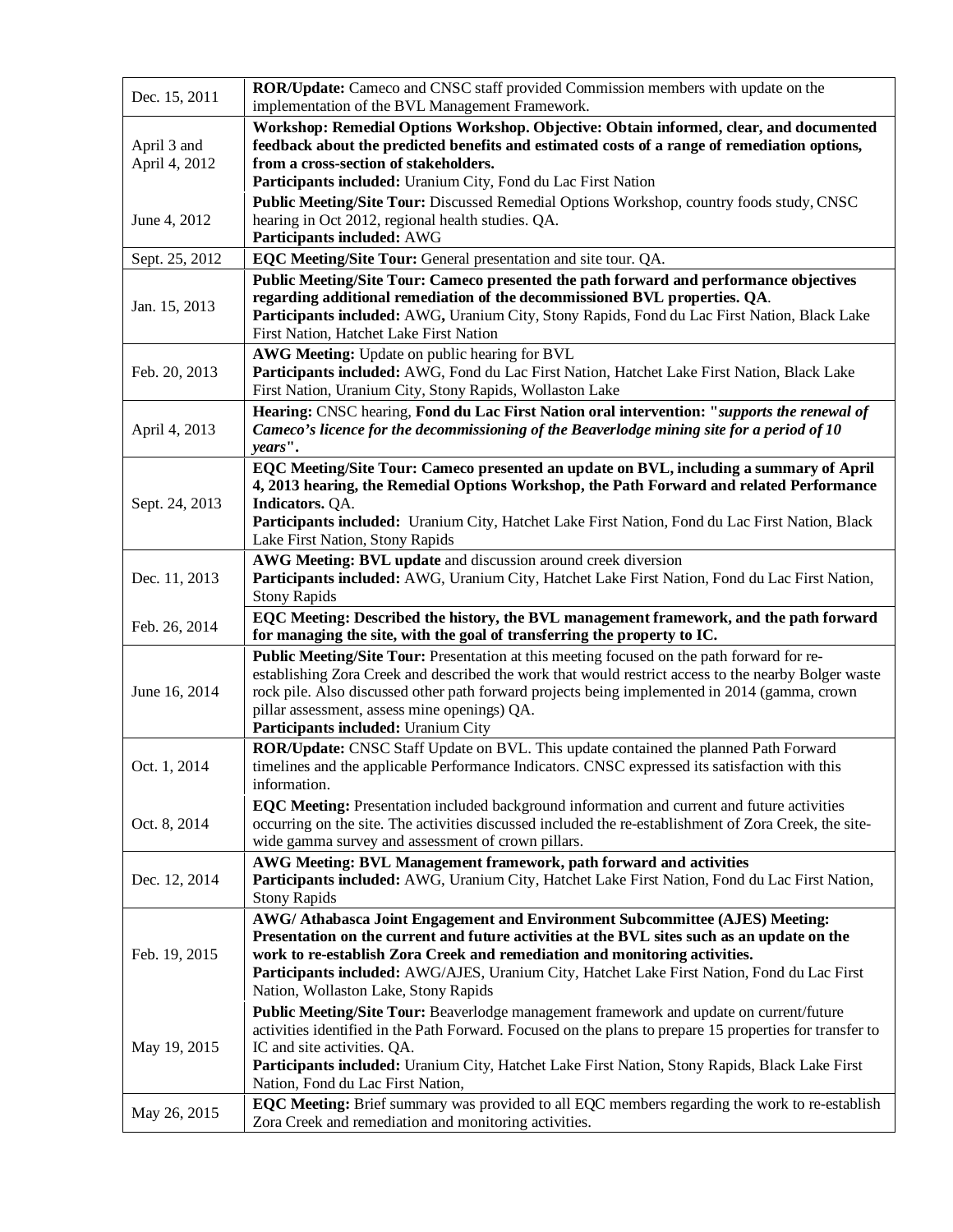| Oct. 1, 2015   | ROR/Update: CNSC Staff Update on BVL activities completed since 2014. Including an update on<br>the selected remedial options being implemented. Also included was a statement regarding gamma<br>surveys and the completed land-use study with Uranium City. CNSC Staff supported the conclusions<br>from these studies. Stated the goal of preparing the sites for transfer to the IC by 2023.                                                                                                                                                                                                                                                                                                                                                                                                                                                                                                                        |  |  |  |  |
|----------------|-------------------------------------------------------------------------------------------------------------------------------------------------------------------------------------------------------------------------------------------------------------------------------------------------------------------------------------------------------------------------------------------------------------------------------------------------------------------------------------------------------------------------------------------------------------------------------------------------------------------------------------------------------------------------------------------------------------------------------------------------------------------------------------------------------------------------------------------------------------------------------------------------------------------------|--|--|--|--|
| Sept. 20, 2016 | Public Meeting/Site Tour: Discussed the 2016 activities for the decommissioned BVL properties<br>and the plans for transferring some of these properties to the provincial IC program. Also discussed<br>the plan and schedule for transferring all properties to IC by the end of the licence tern (2023). QA.<br>Participants included: Uranium City                                                                                                                                                                                                                                                                                                                                                                                                                                                                                                                                                                  |  |  |  |  |
| Oct. 26, 2016  | <b>AJES Meeting: Q4 AJES Meeting</b><br>Participants included: YTNLRO, Uranium City, Camsell Portage, Wollaston Lake, Stony Rapids,<br>Hatchet Lake First Nation, Fond du Lac First Nation                                                                                                                                                                                                                                                                                                                                                                                                                                                                                                                                                                                                                                                                                                                              |  |  |  |  |
| Dec. 1, 2016   | AJES Meeting: Q4 AJES Meeting, engagement plans for BVL in 2017<br>Participants included: YTNLRO, Uranium City, Camsell Portage, Wollaston Lake, Stony Rapids,<br>Hatchet Lake First Nation, Fond du Lac First Nation                                                                                                                                                                                                                                                                                                                                                                                                                                                                                                                                                                                                                                                                                                   |  |  |  |  |
| Dec. 14, 2016  | ROR/Update: CNSC Staff Update on BVL. Included statement that Cameco has transferred 5<br>properties to IC and intends to transfer the remaining properties by 2023.                                                                                                                                                                                                                                                                                                                                                                                                                                                                                                                                                                                                                                                                                                                                                    |  |  |  |  |
| Jan. 13, 2017  | Ad Hoc Meeting: History of BVL and overview of the IC and plans for release<br>Participants included: YTNLRO                                                                                                                                                                                                                                                                                                                                                                                                                                                                                                                                                                                                                                                                                                                                                                                                            |  |  |  |  |
| May 30, 2017   | Public Meeting/Site Tour: Overview of the IC, Path Forward, Performance Objectives and<br>Indicators and plans for current release to IC. Also discussed plans to transfer remaining properties to<br>IC during current licence term.<br>Participants included: YTNLRO, Uranium City, Fond du Lac First Nation, Hatchet Lake First                                                                                                                                                                                                                                                                                                                                                                                                                                                                                                                                                                                      |  |  |  |  |
| Nov. 13, 2017  | Nation<br>AJES Meeting: AJES Q4 Meeting - engagement plan discussion, including BVL<br>Participants included: YTNLRO, Uranium City, Camsell Portage, Wollaston Lake, Stony Rapids,<br>Fond du Lac First Nation                                                                                                                                                                                                                                                                                                                                                                                                                                                                                                                                                                                                                                                                                                          |  |  |  |  |
| May 29, 2018   | Public Meeting/Site Tour: Discussed BVL Management Framework, Path Forward Plan and<br>Performance Objectives and Indicators. Reviewed current plan to transfer properties to IC and the<br>schedule for transferring all properties by 2023. Primary goal of the 2018 engagement process was<br>to discuss the 2017 activities completed on the decommissioned BVL properties and the<br>2018/2019 plans for transferring properties to the IC<br>Participants included: Uranium City.                                                                                                                                                                                                                                                                                                                                                                                                                                 |  |  |  |  |
|                | Workshop: Interactive workshop with Athabasca Basin communities to build capacity - from the                                                                                                                                                                                                                                                                                                                                                                                                                                                                                                                                                                                                                                                                                                                                                                                                                            |  |  |  |  |
| June 6, 2018   | beginning of mining to the end. Province of Saskatchewan presented on the IC program and<br>Beaverlodge was specifically discussed.<br>Participants included: YTNLRO, Uranium City, Hatchet Lake First Nation, Fond du Lac First<br>Nation                                                                                                                                                                                                                                                                                                                                                                                                                                                                                                                                                                                                                                                                              |  |  |  |  |
| Nov. 28, 2018  | EQC Meeting: Discussed BVL Management Framework, Path Forward Plan and Performance<br>Objectives and Indicators. Reviewed current plan to transfer properties and schedule for transferring<br>all properties by 2023. Discussed Performance Indicators and Stage 2 transfer (20 properties)                                                                                                                                                                                                                                                                                                                                                                                                                                                                                                                                                                                                                            |  |  |  |  |
| Dec. 12, 2018  | ROR/Update: BVL update, noted IC progress and plans, discussed how land use and local<br>knowledge was used. YTNLRO applied for and received intervention funding. The oral intervention<br>stated: "The YTNLRO is generally well-informed about the activities and undertakings of the<br>uranium mining operations located in the Athabasca Basin and appreciate participating at events<br>such as this. We acknowledge the participation of the CNSC in meetings and communications with<br>both our organization and northern community members. YTNLRO highly values the beneficial<br>relationships that have been created throughout this collaborative process. We highly value this<br>collaborative process and working relationships with both the CNSC and the mining companies."<br>Participants included: YTNLRO, Hatchet Lake First Nation, Fond du Lac First Nation, Black Lake<br><b>First Nation</b> |  |  |  |  |
| June 4, 2019   | Public Meeting/Site Tour: Discussed BVL Management Framework, Path Forward Plan and<br>Performance Objectives and Indicators. Reviewed current plan to transfer properties at hearing in<br>October 2019 and the schedule for transferring all properties by 2023. QA.<br>Participants included: YTNLRO, Uranium City, Fond du Lac First Nation                                                                                                                                                                                                                                                                                                                                                                                                                                                                                                                                                                         |  |  |  |  |
| July 9, 2019   | EQC Meeting: Discussed BVL Management Framework, Path Forward Plan and Performance<br>Objectives and Indicators. Reviewed current plan to transfer properties at hearing in October 2019                                                                                                                                                                                                                                                                                                                                                                                                                                                                                                                                                                                                                                                                                                                                |  |  |  |  |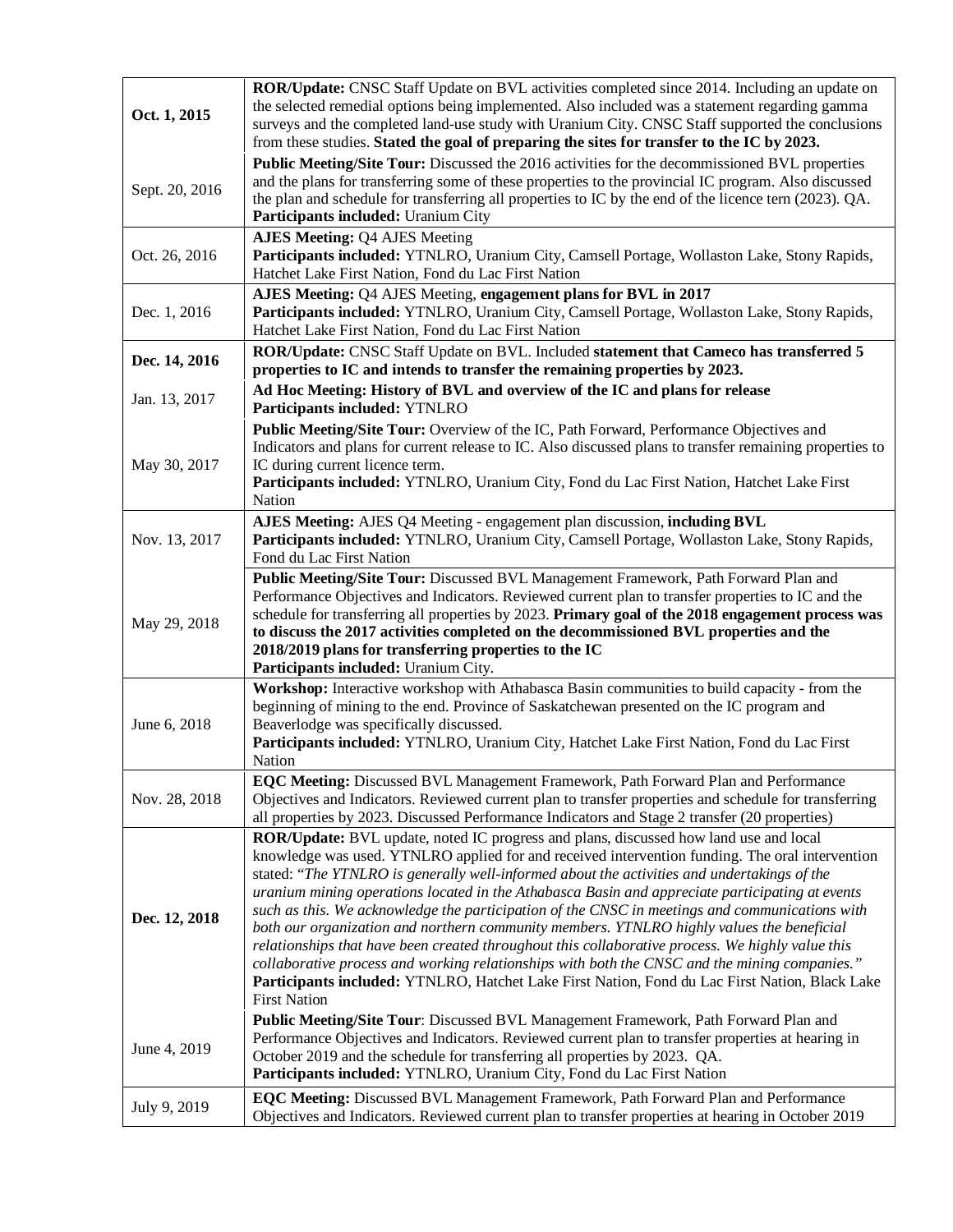|                       | and schedule for transferring all properties by 2023. Provided at the regularly scheduled NSEQC<br>meeting. Discussions focused on the request to release 20 of these properties from CNSC licensing                                                                                                                                                                                                                                                                                                                                                                       |  |  |  |  |  |
|-----------------------|----------------------------------------------------------------------------------------------------------------------------------------------------------------------------------------------------------------------------------------------------------------------------------------------------------------------------------------------------------------------------------------------------------------------------------------------------------------------------------------------------------------------------------------------------------------------------|--|--|--|--|--|
| Aug. 20, 2019         | Ad Hoc Meeting: YTNLRO and many CNSC reps to answer questions, Cameco present as back-up.<br>Discussion focussed on 2019 release of 20 properties.                                                                                                                                                                                                                                                                                                                                                                                                                         |  |  |  |  |  |
| Aug. 30, 2019         | <b>Intervention:</b> AJES supported the application                                                                                                                                                                                                                                                                                                                                                                                                                                                                                                                        |  |  |  |  |  |
|                       | Ad Hoc Meeting: Discuss 20 properties for release in 2019 with Basin leadership and                                                                                                                                                                                                                                                                                                                                                                                                                                                                                        |  |  |  |  |  |
| Sept. 4, 2019         | YTNLRO.<br>Participants included: YTNLRO, Uranium City, Hatchet Lake First Nation, Fond du Lac First<br>Nation, Black Lake First Nation, Wollaston Lake, Stony Rapids                                                                                                                                                                                                                                                                                                                                                                                                      |  |  |  |  |  |
| Sept. 6, 2019         | <b>Intervention:</b> Written intervention for the Stage 2/20 properties hearing: "Ya'thi Néné has been<br>pleased with the level of communication between the CNSC, Cameco and our office."                                                                                                                                                                                                                                                                                                                                                                                |  |  |  |  |  |
| Oct. 2, 2019          | CNSC Hearing: YTNLRO oral intervention with Hatchet Lake First Nation, Fond du Lac First<br>Nation, Black Lake First Nation leadership                                                                                                                                                                                                                                                                                                                                                                                                                                     |  |  |  |  |  |
| Dec. 5, 2019          | AJES Meeting: AJES Q4 meeting - engagement plan discussion, including BVL<br>Participants included: YTNLRO, Uranium City, Camsell Portage, Wollaston Lake, Stony Rapids,<br>Hatchet Lake First Nation, Fond du Lac First Nation, Black Lake First Nation                                                                                                                                                                                                                                                                                                                   |  |  |  |  |  |
| April 22, 2020        | AJES Meeting: AJES Q2 Meeting – engagement plan update for BVL<br>Participants included: YTNLRO, Uranium City, Camsell Portage, Wollaston Lake, Stony Rapids,<br>Hatchet Lake First Nation, Black Lake First Nation                                                                                                                                                                                                                                                                                                                                                        |  |  |  |  |  |
| June 29, 2020         | AJES Meeting: AJES Q2 Meeting - engagement plan update for BVL<br>Participants included: YTNLRO, Hatchet Lake First Nation, Fond du Lac First Nation, Black Lake<br><b>First Nation</b>                                                                                                                                                                                                                                                                                                                                                                                    |  |  |  |  |  |
| <b>Summer 2020</b>    | Article: YTNLRO Newsletter: BVL Update, notes that Cameco is initiating the process for<br>release of Stage 3 properties in 2021                                                                                                                                                                                                                                                                                                                                                                                                                                           |  |  |  |  |  |
| Sept.10, 2020         | AJES Meeting: AJES Q3 meeting - engagement plan update, included discussion of BVL<br>Participants included: YTNLRO, Uranium City, Camsell Portage, Wollaston Lake, Stony Rapids,<br>Hatchet Lake First Nation, Fond du Lac First Nation                                                                                                                                                                                                                                                                                                                                   |  |  |  |  |  |
| Nov. 13, 2020         | <b>Online Content (e.g., social media, website):</b> The invite for the 2020 public meeting was made<br>public on Yá'thi Néné's social media channel to help promote the event.                                                                                                                                                                                                                                                                                                                                                                                            |  |  |  |  |  |
| Nov. 18, 2020         | Public Meeting/Site Tour: Discussed BVL Management Framework, Path Forward Plan and<br>Performance Objectives and Indicators. Reviewed current plan to transfer properties at hearing in<br>October 2019 and schedule for transferring all properties by 2023. Focus was to discuss intention to<br>release and transfer properties in 2021. Follow-up questions were received from YTNLRO.<br>Participants included: YTNLRO, Uranium City, Hatchet Lake First Nation, Fond du Lac First<br>Nation, Black Lake First Nation, Camsell Portage, Stony Rapids, Wollaston Lake |  |  |  |  |  |
| Nov. 20, 2020         | Online Content (e.g., social media, website): Meeting recording and virtual tour links distributed to<br>all invited participants as follow-up after the meeting via email and on Cameco social media pages.                                                                                                                                                                                                                                                                                                                                                               |  |  |  |  |  |
| Dec. 17, 2020         | AJES Meeting: Q4 AJES Meeting, 2021 plans and 2022 activities as part of engagement highlights<br>included discussion of BVL.<br>Participants included: YTNLRO, Uranium City, Camsell Portage, Wollaston Lake, Stony Rapids,<br>Hatchet Lake First Nation, Fond du Lac First Nation, Black Lake First Nation                                                                                                                                                                                                                                                               |  |  |  |  |  |
| <b>March 11, 2021</b> | Online Content (e.g., social media, website): At YTNLRO's request, Cameco translated the<br>public meeting recording in Dene and both English and Dene virtual tours were posted online<br>(social media and website)                                                                                                                                                                                                                                                                                                                                                      |  |  |  |  |  |
| June 1, 2021          | Ad Hoc Meeting: Fookes Delta Community Driven Program (presentation and school field trip).<br>Participants included: Uranium City, Fond du Lac First Nation                                                                                                                                                                                                                                                                                                                                                                                                               |  |  |  |  |  |
| June 29, 2021         | AJES Meeting: Q2 AJES Meeting, engagement plans. Public Meeting/Site Tour for BVL planned<br>for November. Discussed 2020 update and 2021 plans getting sites ready for release.<br>Participants included: YTNLRO, Uranium City, Camsell Portage, Stony Rapids, Wollaston Lake,<br>Hatchet Lake First Nation, Black Lake First Nation                                                                                                                                                                                                                                      |  |  |  |  |  |
| Summer 2021           | Article: YTNLRO Newsletter - Fun at Fookes Delta - BVL and Fookes Delta history                                                                                                                                                                                                                                                                                                                                                                                                                                                                                            |  |  |  |  |  |
| Sept. 21, 2021        | Ad Hoc Meeting: Site tour, discussed BVL background and Stage 3/18 properties release and IC<br>transfer<br>Participants included: YTNLRO, Uranium City                                                                                                                                                                                                                                                                                                                                                                                                                    |  |  |  |  |  |
|                       |                                                                                                                                                                                                                                                                                                                                                                                                                                                                                                                                                                            |  |  |  |  |  |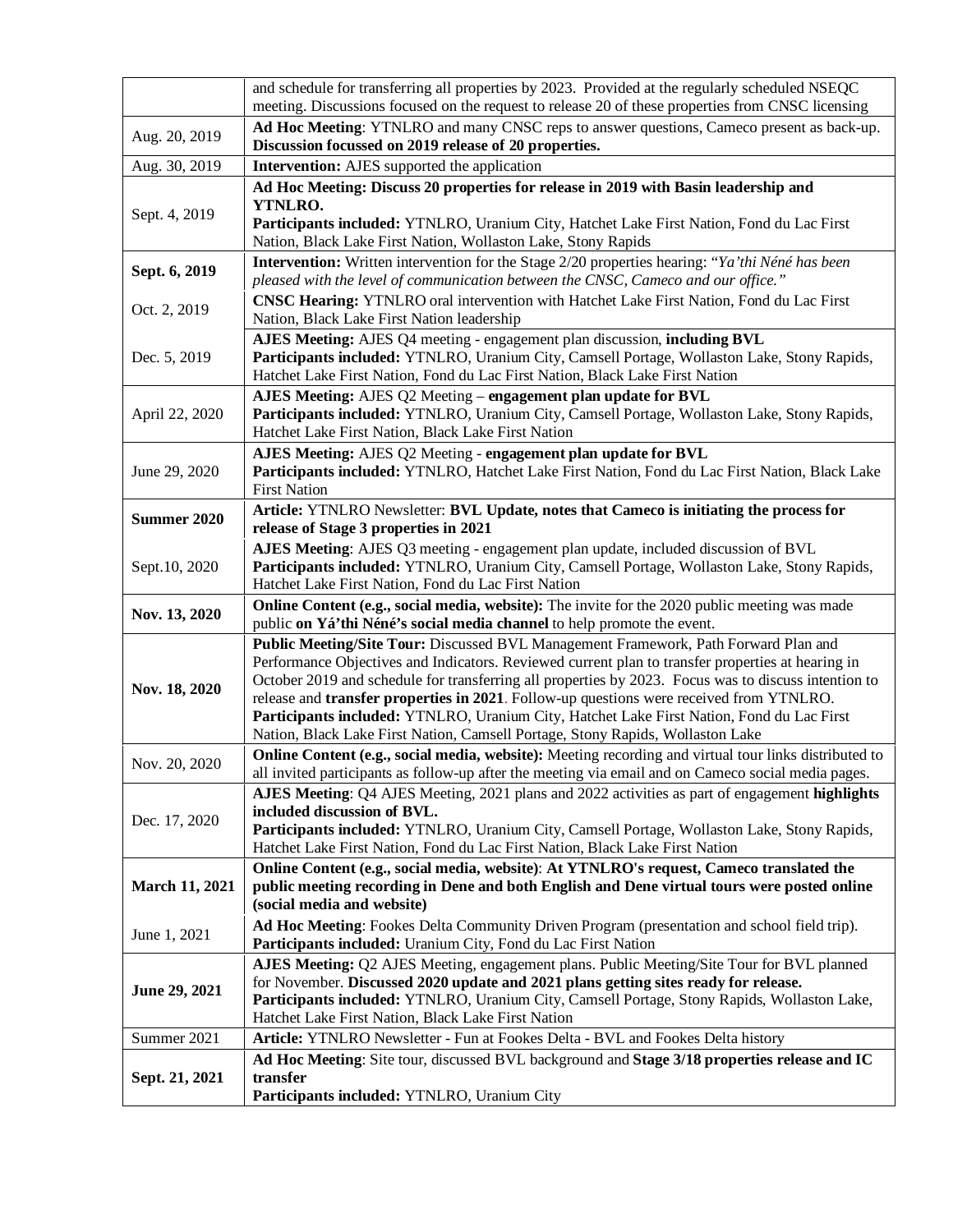| Sept. 22, 2021 | Ad Hoc Meeting: Follow-up site tour<br>Participants included: YTNLRO, Uranium City                                                                                                                                                                                                                                                                                                                                                                                                                                                                                                                                                               |  |  |  |  |
|----------------|--------------------------------------------------------------------------------------------------------------------------------------------------------------------------------------------------------------------------------------------------------------------------------------------------------------------------------------------------------------------------------------------------------------------------------------------------------------------------------------------------------------------------------------------------------------------------------------------------------------------------------------------------|--|--|--|--|
| Oct. 13, 2021  | Online Content (e.g., social media, website): Virtual tour posted online                                                                                                                                                                                                                                                                                                                                                                                                                                                                                                                                                                         |  |  |  |  |
| Oct. 14, 2021  | AJES Meeting: Q3 AJES Meeting, discussed application to release Stage 3/18 properties into IC<br>program in 2022 as part of engagement highlights. Focus for 2021 has been getting sites ready for<br>release.<br>Participants included: YTNLRO, Uranium City, Camsell Portage, Wollaston Lake, Stony Rapids,<br>Hatchet Lake First Nation, Fond du Lac First Nation, Black Lake First Nation                                                                                                                                                                                                                                                    |  |  |  |  |
| Nov. 2, 2021   | Public Meeting/Site Tour: Discussed BVL Management Framework, Path Forward Plan and<br>Performance Objectives and Indicators. Reviewed current plan to transfer properties at<br>hearing in October 2019 and schedule for transferring all properties by 2023/2025. General<br>update on the transfer of properties at hearing planned for March 2022. After meeting AJES<br>rep for the Permanent Resident Organization asked for property map, Cameco provided.<br>Participants included: YTNLRO, Uranium City, Camsell Portage, Wollaston Lake, Stony Rapids,<br>Fond du Lac First Nation, Black Lake First Nation, Hatchet Lake First Nation |  |  |  |  |
| Nov. 5, 2021   | Online Content (e.g., social media, website): Meeting recording and virtual tour links distributed to<br>all invited participants as follow-up after the meeting via email and on Cameco social media pages.                                                                                                                                                                                                                                                                                                                                                                                                                                     |  |  |  |  |
| Nov. 15, 2021  | Ad Hoc Meeting: Meeting in Dene with FDL leadership, elders and land and resource users to<br>discuss the transfer of properties in 2022. Also, land use around the BVL sites.<br>Participants included: YTNLRO (invited, did not attend), Fond du Lac First Nation                                                                                                                                                                                                                                                                                                                                                                              |  |  |  |  |
| Dec. 8, 2021   | AJES Meeting: AJES Q4 Meeting, discussed application to release Stage 3/18 properties into IC<br>program in 2022 as part of engagement highlights.<br>Participants included: YTNLRO, Uranium City, Camsell Portage, Wollaston Lake, Stony Rapids,<br>Hatchet Lake First Nation, Fond du Lac First Nation, Black Lake First Nation                                                                                                                                                                                                                                                                                                                |  |  |  |  |
| Dec. 15, 2021  | <b>ROR/Update:</b> BVL update on IC progress including clearly noting that "Cameco has applied for a<br>licence amendment to release an additional 18 into the Saskatchewan ICP." YTNLRO oral<br>intervention.                                                                                                                                                                                                                                                                                                                                                                                                                                   |  |  |  |  |
| Feb. 3, 2022   | <b>Intervention:</b> AJES Intervention - Supported application for 2022 hearing                                                                                                                                                                                                                                                                                                                                                                                                                                                                                                                                                                  |  |  |  |  |
| Feb. 10, 2022  | AJES Meeting: AJES Q1 Meeting, discussed application to release 18 properties into IC program in<br>2022 as part of engagement highlights. Also, Cameco responded to YTNLRO's request - does not<br>support a delay.<br>Participants included: YTNLRO, Uranium City, Camsell Portage, Wollaston Lake, Stony Rapids,<br><b>Black Lake First Nation</b>                                                                                                                                                                                                                                                                                            |  |  |  |  |
| Feb. 22, 2022  | <b>Intervention:</b> YTNLRO - Not supportive of 2022 hearing                                                                                                                                                                                                                                                                                                                                                                                                                                                                                                                                                                                     |  |  |  |  |
| Winter 2022    | Article: YTNLRO Newsletter. BVL update on the history and planned transfer of the<br>properties in 2022. YTNLRO newsletter is translated into Dene and focus is Athabasca Basin.                                                                                                                                                                                                                                                                                                                                                                                                                                                                 |  |  |  |  |
| March 2, 2022  | <b>EQC Meeting:</b> BVL history, recent activities (2019 NSEQC intervention), BVL process and<br>upcoming hearing to release 18 decommissioned properties                                                                                                                                                                                                                                                                                                                                                                                                                                                                                        |  |  |  |  |

#### Acronyms:

- AJES Athabasca Joint Engagement and Environment Subcommittee
- AWG Athabasca Working Group
- BVL Beaverlodge
- CNSC Canadian Nuclear Safety Commission
- EQC/NSEQC Northern Saskatchewan Environment Quality Committee
	- FDL Fond du Lac
		- IC IC Program
	- QA Question and Answer
	- ROR Regulatory Oversight Report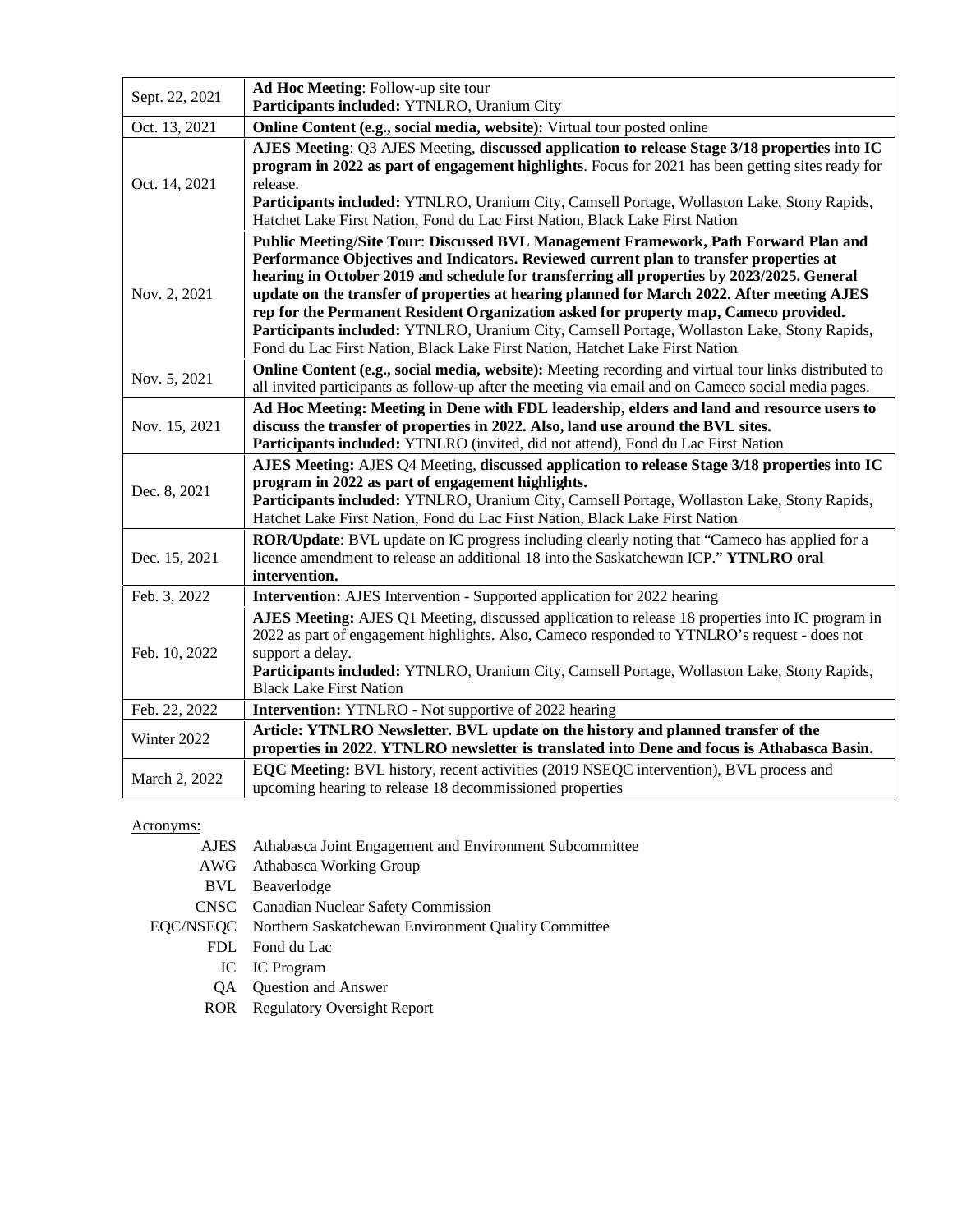#### **3.0 Beaverlodge Site Gamma Radiation Risk Evaluation**

The 2015 Beaverlodge Site Gamma Radiation Risk Evaluation was conducted by third-party experts, ARCADIS Canada Incorporated. The purpose of the evaluation was to estimate potential risks to members of the public from exposure to residual radiation on the decommissioned Beaverlodge properties with areas that exceeded the accepted decommissioning criteria. For the current request, those properties include: ACE 1, ACE 9, ACE 14 and ACE MC.

The assessment utilized information collected through interviews with Uranium City residents in 2014 regarding the current and expected land use of the decommissioned properties. The focus of this assessment was on residents of Uranium City as they live in close proximity (approx. 8 km) to the decommissioned properties.

Interviews were completed with the residents of 21 out of 34 occupied households, representing 62% of potential respondents. The participating households represented a broad cross section of Uranium City residents, including Indigenous and non-Indigenous land-users. More specifically, this included four active trappers, the majority of traditional land-users in the area, as well as community Elders.

In general, the reported use of the decommissioned properties was quite low, as the maximum reported and expected future land use did not exceed 50 hours per year. While the interviews focused on local residents and land users, the 2015 evaluation conservatively assessed potential exposures to ensure it was robust enough to address other potential current and future land users from the Athabasca Basin and beyond.

The evaluation was completed following guidance from the International Commission on Radiological Protection (ICRP), Canadian Nuclear Safety Commission (CNSC), Health Canada (HC), United States Environmental Protection Agency (U.S. EPA) and the International Atomic Energy Agency (IAEA). Prior to initiating the work, the methodology was submitted to and accepted by the CNSC staff and the Saskatchewan Ministry of Environment.

A conservative approach was utilized in the evaluation to account for a wide range of potential land-uses and traditional activities. Using this approach, an exposure scenario evaluated a radiation dose risk for individuals visiting the individual areas, while assuming the individual would spend all of their time in the location with the highest measured gamma radiation level as opposed to moving around the decommissioned properties, as would normally be expected. A cumulative scenario was also included that summed the maximum individual doses from all reported use of the decommissioned properties, and compared that value against the CNSC public dose criterion of 1 mSv/yr.

In addition to these conservative land use assumptions, the use of the maximum measured gamma values in the assessment is more conservative than recommendations provided by the IAEA, which suggest using average values for both gamma radiation and land use when performing risk-based evaluations. Further, while IAEA guidance supports the use of population averages to determine exposure scenarios, this assessment conservatively assumed the land use reported by each individual.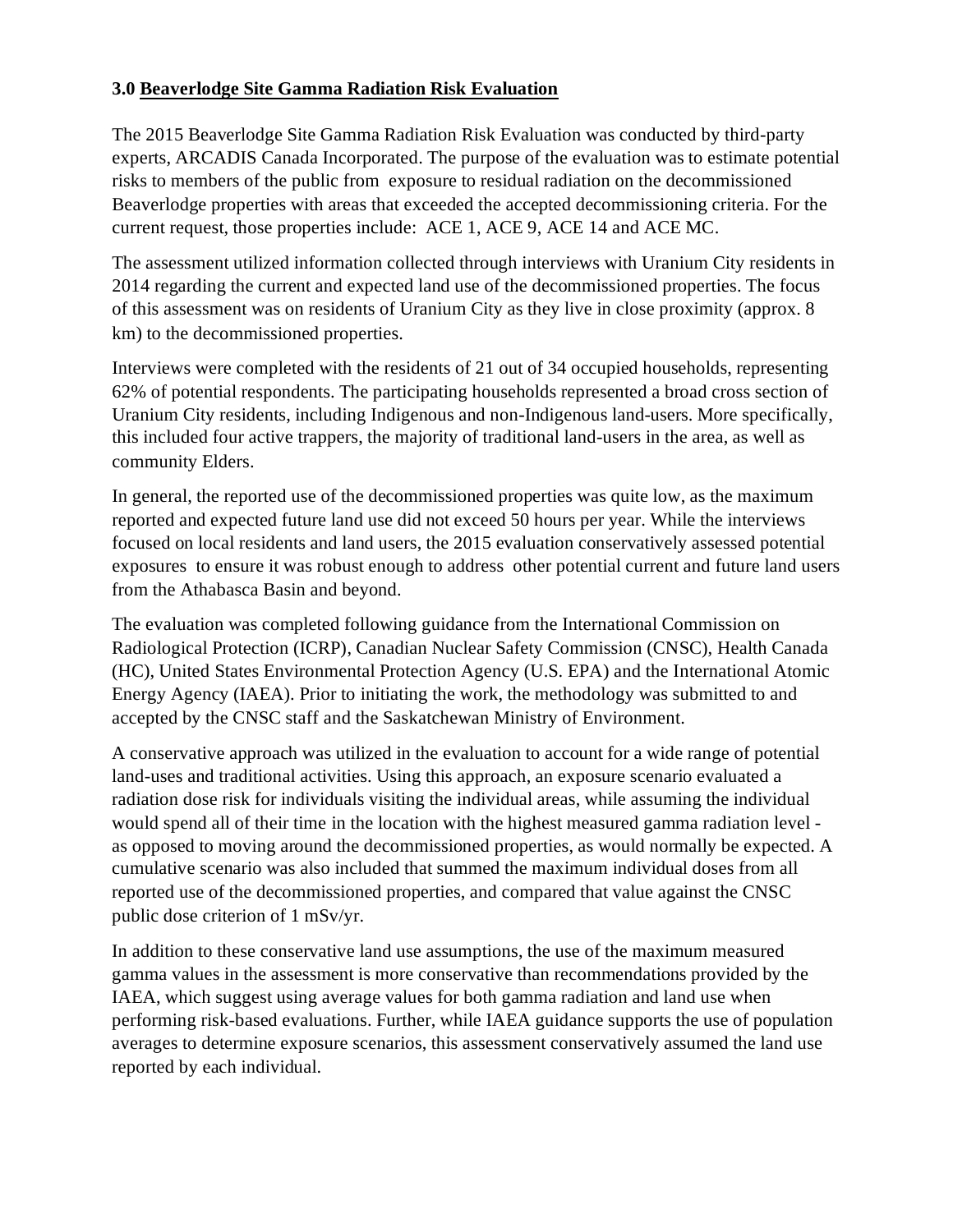Potential radiation exposures to members of the public were compared against several national and international benchmarks. In accordance with ICRP recommendations, a dose criterion of 0.3 mSv/yr was selected as the criterion when there was potential for an individual to visit more than one location. Further, the CNSC public dose criterion of 1 mSv/yr was also used to evaluate the cumulative dose from potential exposures at all of the decommissioned properties.

Values specific to the four properties related to the current application are shown below:

| <b>Decommissioned Property</b> <sup>a</sup> | <b>Estimated Incremental</b><br><b>Annual Dose (mSv/yr)</b> |
|---------------------------------------------|-------------------------------------------------------------|
| ACE 1                                       | 0.04                                                        |
| ACE 9                                       | 0.04                                                        |
| ACE <sub>14</sub>                           | 0.04                                                        |
| ACE MC                                      | 0.04                                                        |
| <b>ICRP</b> criterion                       | 0.3                                                         |
| <b>CNSC Public Dose criterion</b>           | 10                                                          |

**Table 1: Results from the 2015 Gamma Evaluation**

<sup>a</sup> Properties were assessed within the Lower Ace Creek (Mill) sub-areas

As detailed above, the results of the risk assessment demonstrated that using these assumptions, the estimated doses to individuals from potential exposures to residual gamma levels on the decommissioned properties was well below both the adopted dose criteria (0.3 mSv/yr) and the CNSC public dose limit (1 mSv/yr).

#### **4.0 Beaverlodge Hab Area Evaluation**

During the October 2019 hearing, the Athabasca Chipewyan First Nation (ACFN) posed questions regarding the land-use assumptions and the corresponding risk assessment completed for the decommissioned Beaverlodge properties. Following the hearing, numerous attempts were made to communicate details to the ACFN and solicit their input.

Recognizing their interest in the decommissioned properties, invitations to engagement activities were extended to the ACFN, and multiple communications were sent in an effort to provide information and incorporate their feedback. In addition to the above, invitations to the 2020 and 2021 public meetings were also extended. These attempts were unsuccessful.

The approved 2020 Beaverlodge ERA assessed multiple human receptors with varying land-use assumptions, informed by previously approved ERAs and land-use studies completed in the region. In the assessment, a receptor was included that frequented the Dubyna and Hab areas.

All of the decommissioned Hab properties subject to the 2019 request, and Hab properties in the current request, meet the Guidelines for *Northern Mine Decommissioning and Reclamation, EPB, 381* for residual gamma levels and are therefore safe for traditional or recreational activities. Despite that, in response to the questions raised in the October 2019 hearing, Cameco commissioned an additional assessment to estimate potential risks associated with spending additional time in the Hab area.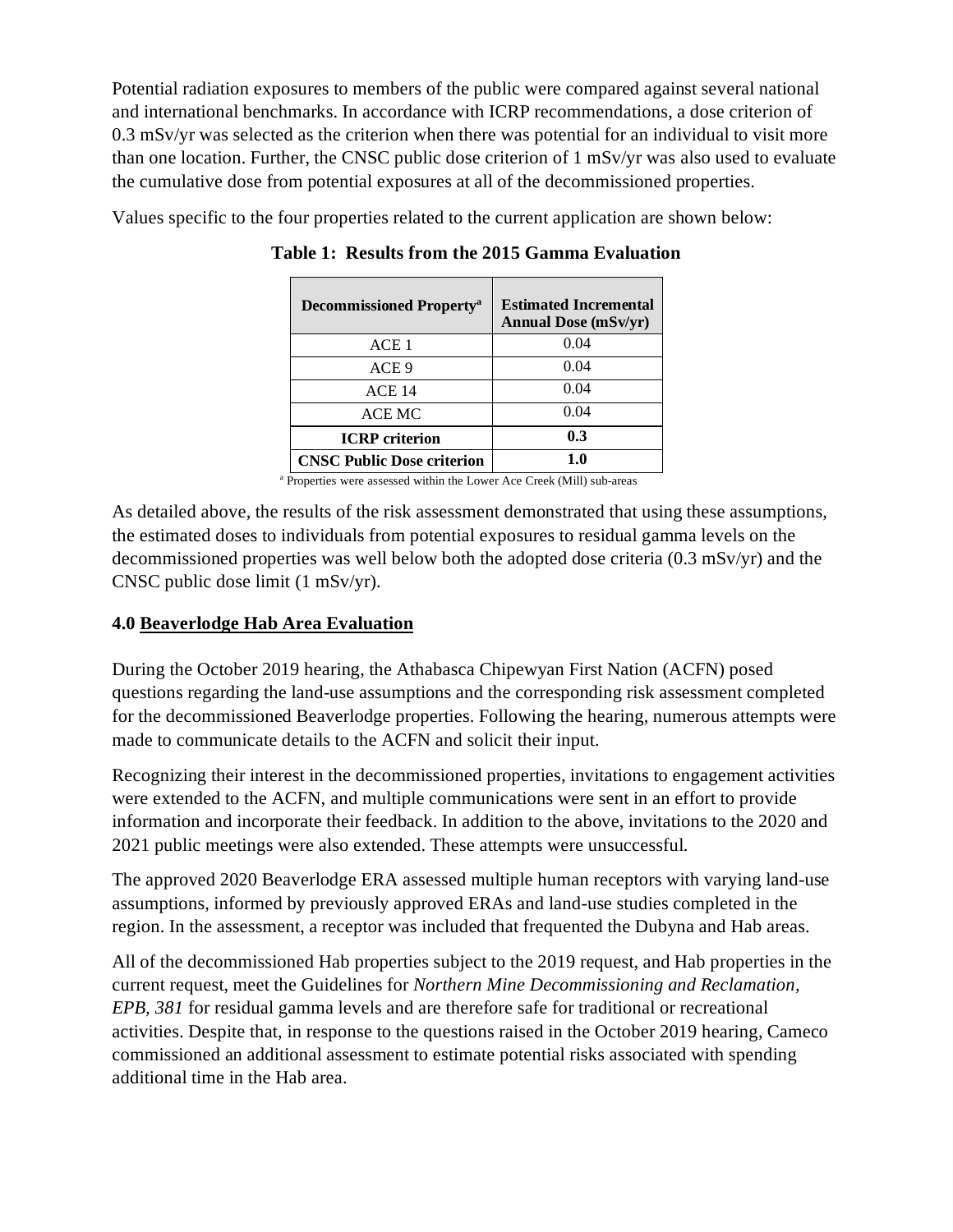Building off the approved 2020 ERA, the additional assessment considered hypothetical human receptors who may spend additional time in the Hab area, consuming food and water collected in the region. These receptors were evaluated in a similar manner to receptors included in the approved 2020 ERA.

The 2021 assessment included a family unit (adult, child, and toddler) spending several weeks in the area and consuming water and food from the region. Available water, fish, and gamma data were incorporated to evaluate the potential risks to land users who may frequent the Hab area.

The assessment found that, consistent with the 2020 ERA, there would be likely no risk to a visitor using the Hab area in this manner and that living a traditional lifestyle and consuming country foods from the Hab area can continue to be done safely.

Regardless of the time spent on the properties practicing traditional activities, community-based monitoring programs have demonstrated that the food remains safe for consumption.

## **4.1 February 22, 2022 Intervention - Additional questions**

In the February 22, 2022 intervention submitted by the Ya'thi Néné Land and Resource Office, additional questions were posed in regard to the 2021 Hab assessment. Responses to those questions are outlined below.

## *Comment 1: Why were only Verna Lake and Dubyna Lake receptors considered in the analysis?*

The 2020 Beaverlodge ERA Verna Lake and Dubyna Lake human receptors were used as the starting basis for the person accessing Hab area, as these areas are similar in that they are all remote satellite mine sites with small waterbodies and similar features (waste rock, etc.). While comparable land use was assumed for the Hab site as the Dubyna/Verna sites, based on the land use survey, it is expected that people would spend less time in the Hab area.

*Comment 2: How did study authors determine that "total assumed time in the area… is 2 weeks per year" was an appropriate duration for the analysis?*

- *Does this duration of exposure reflect a reasonable exposure scenario for traditional land users with rights and values within the affected area?*
	- o *If not, why are impacts to traditional land users not being considered?*
	- o *If so, how did the study authors determine what constituted reasonable exposure scenarios for traditional land users? What specific sources of data did they rely on?*

A duration of 2 weeks per year was selected as it is consistent with the amount of time people were assumed to spend at each of the Dubyna and Verna areas in the approved 2020 Beaverlodge ERA. This duration is also consistent with what representatives of the ACFN noted during the October 2019 hearing.

The Uranium City Land Use study demonstrated that Uranium City residents visited this area considerably less, with the highest reported recreational use of the Hab area being 3.25 hours per year. Figure 2 provided in the February 22, 2022 intervention indicates there is a hunting/trapping location to the northeast of the Hab area, but otherwise no indicated use of the Hab area. The overnight sites are some distance away from the Hab area, which aligns with the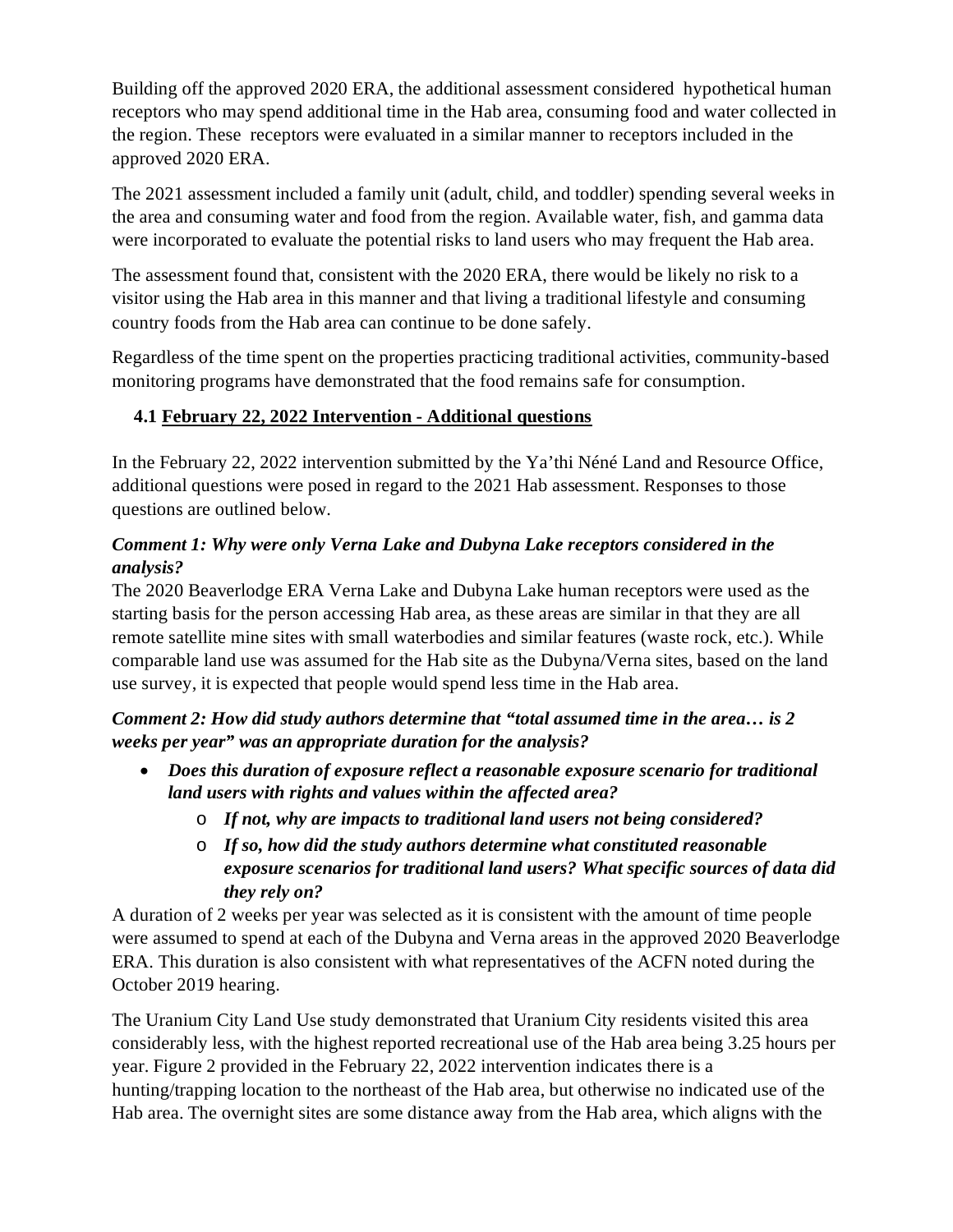previous findings regarding the low use of the Hab area. These results indicate that 2 weeks per year in the immediate Hab area is an even more conservative land use assumption for this area.

#### *Comment 3: The report makes certain assumptions about the sources of drinking water for the "hypothetical receptor", being "Pistol Lake (10%), Beatrice Lake (10%), Mickey Lake (30%), and Donaldson Lake (50%)". What is the rationale behind this apportionment?*

The Uranium City Land Use study indicated minimal use of the Hab area, with some reported fishing of Donaldson Lake. As there was no reported substantive use of the Hab area, the drinking water source breakdown is assumed based on waterbody attributes/location.

The assumption regarding breakdown of where drinking water is sourced was based roughly on surface area of the considered waterbodies, conservatively adjusted for increased proportion from the waterbodies in the immediate Hab area (i.e., Pistol and Beatrice lakes). The calculated approximate relative surface areas and final breakdown is presented in the table below. Decreasing Donaldson Lake exposure for increased local (i.e., Pistol and Beatrice lakes) exposure is conservative as the lowest concentrations are measured in Donaldson Lake.

| Waterbody            | Surface Area $(km2)$ | <b>Relative Surface</b><br>Area (approximate) | <b>Final Drinking Water</b><br><b>Breakdown</b> |
|----------------------|----------------------|-----------------------------------------------|-------------------------------------------------|
| Donaldson Lake       | 3.15                 | 71%                                           | 50%                                             |
| Mickey Lake          | 0.61                 | 28%                                           | 30%                                             |
| <b>Beatrice Lake</b> | 0.04                 | 0.8%                                          | 10%                                             |
| Pistol Lake          | 0.01                 | 0.3%                                          | 10%                                             |

**Table 2: Drinking Water Source Breakdown**

Based on Figure 2 in the February 22 intervention, this drinking water breakdown appears reasonable as the figure indicates overnighting/fishing at Donaldson Lake and fishing at Mickey Lake with no use of Pistol or Beatrice lakes.

*Comment 4: On what basis did the study authors determine that "3 hrs/yr" for the purposes of the gamma exposure pathway, reasonably represented the time spent by people who use and occupy the affected areas?*

- *Does the 3 hour per year assumption take into consideration patterns of use by traditional resource users, and YNLR members exercising aboriginal and treaty rights?*
- *If so, how was it considered? If not, why was it not considered?*

All of the decommissioned Hab properties subject to the 2019 request, and Hab properties in the current request, meet the Guidelines for *Northern Mine Decommissioning and Reclamation, EPB, 381* for residual gamma levels and are therefore safe for traditional or recreational activities.

Areas where gamma radiation exposure would be above background occur only on the areas that were disturbed from the historical operations. Previous surveys demonstrated there are some areas above background located on parts of the Hab waste rock pile.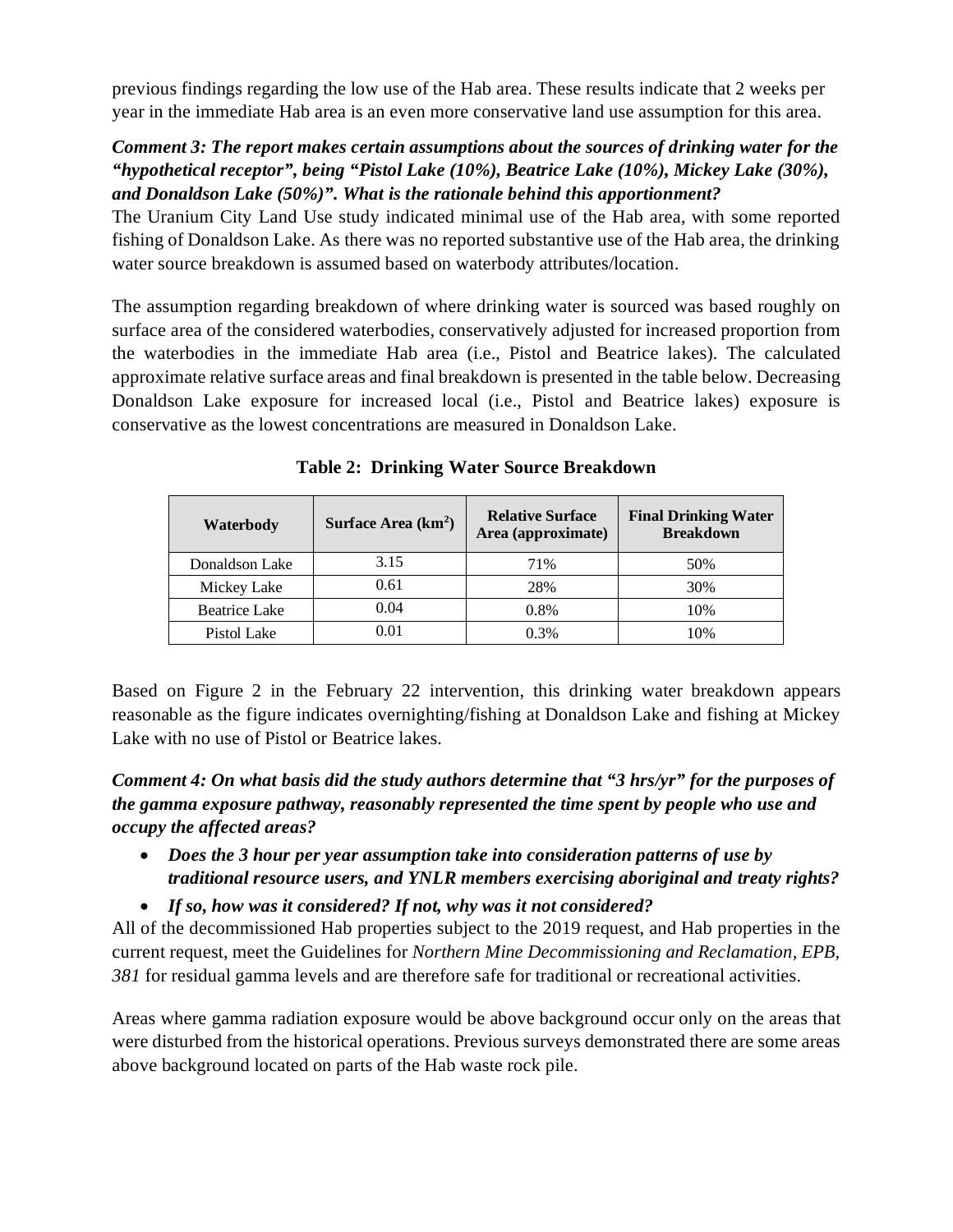The conservative assumption utilized in the assessment was that the people in the Hab area would spend 3 hours per year on the areas of the Hab area with the highest gamma rates - in addition to 3 hours per year on the portions of the Dubyna area with the highest gamma values. This assumption is consistent with assumptions made for the Dubyna area human receptors in the 2020 Beaverlodge ERA and is based on the Uranium City Land Use study, which captured land use of local traditional land users and other local residents. This exposure results in a dose rate of 5 µSv/yr, which is well below the dose criterion of 300 µSv and the public dose limit of 1,000 µSv.

## *Comment 5: Table 3 of the report describes water quality with reference to the "average" level of contamination in affected waterbodies, using the proportional division described above. Justification on the basis of actual patterns of use must be provided. Study authors should describe how averaging contamination levels is statistically defensible.*

This weighted averaging was used to represent how drinking water would potentially be obtained by the hypothetical human receptor. The rationale for the drinking water source breakdown is discussed above in the response to Comment 3. The information reported on actual patterns of use for this area indicate minimal use of the area, therefore the breakdown is based on waterbody attributes/location.

#### *Comment 6: In describing "Water and Fish Quality for Calculations" the report refers to the use of "transfer factors" to estimate fish flesh concentrations. What are "transfer factors" in this context?*

- *How were the values of estimated fish flesh contaminant levels in Table 4 arrived at (e.g., actual fish flesh samples, or estimates?)*
- *What is the scientific and human health justification for relying on averages, rather than the independent values of each lake?*

The transfer factors used to estimate fish concentrations here are the derived relationship between concentrations in paired surface water samples and fish tissue samples. These relationships were derived using water and fish data specifically from the decommissioned Beaverlodge properties and are consistent with transfer factors used for the regulatory approved 2020 Beaverlodge ERA.

The derived Beaverlodge-specific transfer factors were used in combination with available measured surface water concentrations for each specific lake. In this way, estimated fish concentrations were developed for each waterbody. As with the weighted averaging for the water concentrations, the weighted averaging of the fish concentrations accounts for the assumed fish source breakdown (i.e., 50% of fish from Donaldson Lake and 50% of fish from Mickey Lake).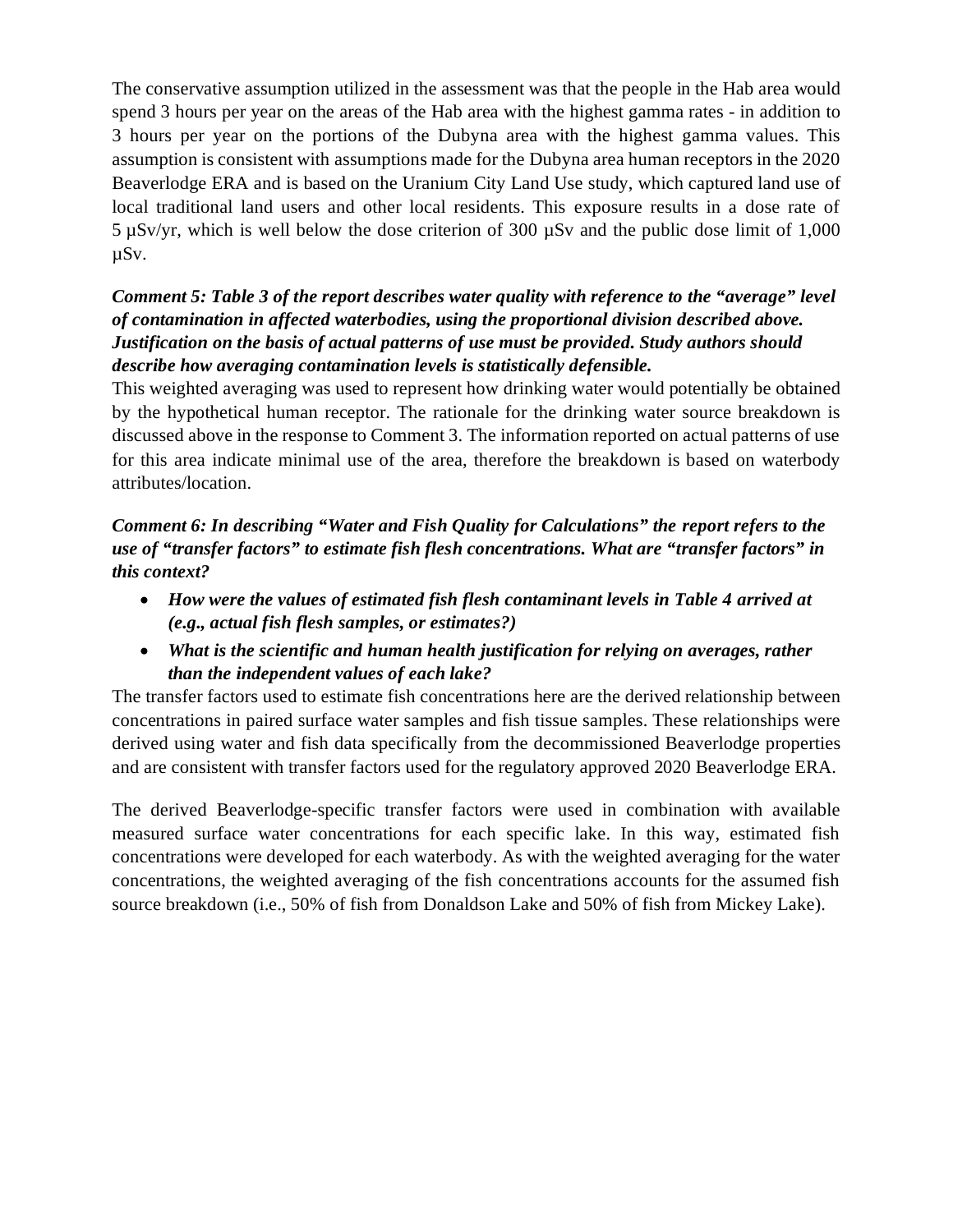*Comment 7: The report is premised on limited duration stays and limited consumption, akin to a tourist visit. At page 6, the report states: "As the receptors [people] are present at the site and drink water/eat fish for a limited time during the summer only, the use of chronic TRVs are not appropriate."*

- *Does the stated assumption take into consideration use and occupancy patterns of traditional land users and YNLR members exercising aboriginal and treaty rights?*
	- o *If so, the basis of that assumption must be described.*
	- o *If not, an explanation must be provided for why risk impacts to traditional land users and individuals exercising constitutionally protected rights are not considered.*
- *Table 5 describes the TRV for selenium for toddlers as 0.0062 mg/kg/d. Health Canada guidance uses 0.0060 mg/kg/d. This discrepancy must be described.*

As discussed in the response to Comment 2 above, the conservative assumptions around land use were derived based on available land use information obtained from local traditional land users and Uranium City residents. These assumptions align with the information presented in Figure 2 of the February 22, 2022 intervention.

The Health Canada selenium TRV was updated to 0.0060 mg/kg/d after this report was issued. As the 2020 Beaverlodge ERA was completed prior to this update, the previous Health Canada (0.0062 mg/kg/d) was utilized in the assessment. However, if the TRV is updated for these calculations, the toddler selenium Hazard Quotient would change from 0.69 to 0.71, making no change to the conclusions of the evaluation that demonstrated living a traditional lifestyle and consuming country foods from the Hab area can continue to be done safely.

#### *Comment 8: The report assumes that receptors (people) will rely on supermarket-sourced food for the remainder of the year, other than the 4 weeks of fish consumption from Hab area waterbodies. This assumption must be justified with data, and with specific reference to traditional land users and YNLR members exercising Aboriginal and Treaty rights.*

This portion of the assessment does not aim to make assumptions on traditional land use; rather, supermarket foods are used to represent food coming from other areas or sources (e.g., food from a grocery store).

An evaluation of country foods sourced from the Beaverlodge area found that exposures as a result of country food consumption are similar to those members of the general Canadian population consuming supermarket foods and do not represent a cause for concern. These results have consistently been demonstrated in other community-based monitoring programs completed in the Uranium City region for the past 20 years. This supports the use of the supermarket foods to represent the rest of the dietary components, regardless of source.

## *Comment 9: Cameco uses a "Fish ingestion rate" approximately 50% lower than the values recommended by Health Canada. Note that even the values recommended by Health Canada may be lower than appropriate for the particular population at risk in the Beaverlodge Area, as Health Canada's values are recommended for the "Canadian general population".*

The fish consumption rates adopted in the approved 2020 Beaverlodge ERA and in the 2021 Hab evaluation were derived using food preferences and portion sizes/frequency information from a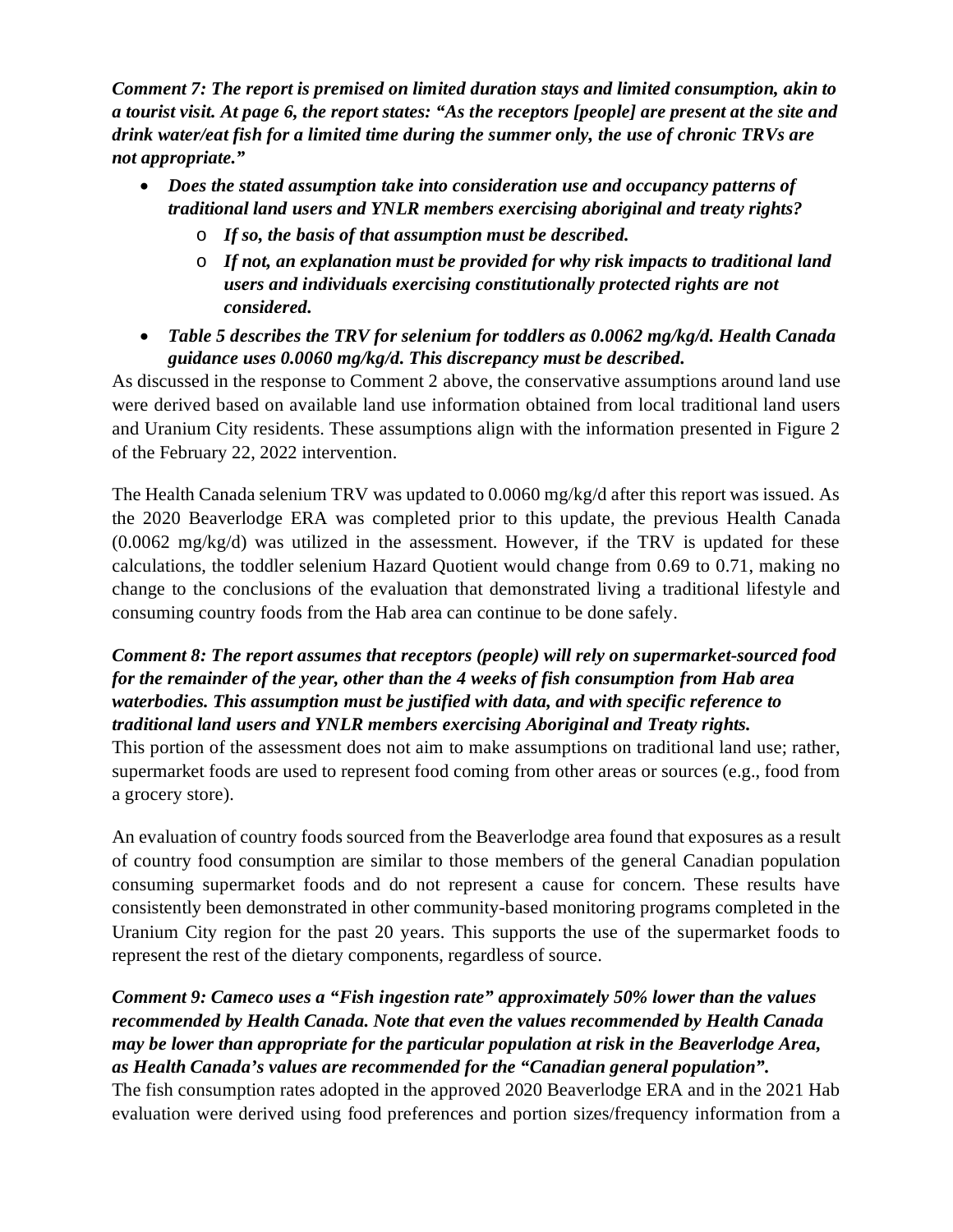Country Foods Study undertaken in Uranium City, which involved interviewing 115 residents including Elders, traditional land users, and hunters/trappers.

CanNorth was also retained to undertake a series of dietary surveys in communities throughout northern Saskatchewan as part of the ongoing Community Based Environmental Monitoring Program (CBEMP). As a member of the Athabasca Joint Environment and Engagement Subcommittee (AJES), the Ya'thi Néné Lands and Resource Office has continually received information related to CBEMP objectives, sample collection and sample results.

The Uranium City fish consumption rate (selected for use in the Beaverlodge evaluations) is the highest of the recent northern Saskatchewan surveys, and in some cases, double what other communities have reported. The selected fish ingestion rate also falls within the range derived by Chan et al. (2018) as part of the First Nations Food, Nutrition & Environment Study (FNFNES).

Further, updated Health Canada Preliminary Quantitative Risk Assessment (PQRA) guidance (Health Canada 2021) does not provide recommendations for amount of fish that may be consumed and states that specific consumption rates will depend on the nature of the site.

Health Canada has supplemental guidance on human health risk assessment for country foods (Health Canada 2010) which states that "Generally, site-specific country food ingestion rates will only be achieved through a survey of the affected community", such as the country food survey undertaken in Uranium City.

As shown above, the site-specific consumption rates were informed through interviews with Uranium City residents and local land users. The conservative consumption rates are higher than those derived from similar surveys conducted throughout northern Saskatchewan and presented to representatives from the Ya'thi Néné Lands and Resource Office. As such, the information provides a conservative estimate of potential fish consumption rates in the Uranium City area.

#### **4.2 Third Party Expert**

The 2020 Beaverlodge ERA and the 2021 Hab Area Evaluation were completed by Canada North Environmental Services Ltd. (CanNorth). Headquartered in Saskatoon, Saskatchewan, CanNorth is 100% Indigenous owned and has been providing environmental services to Canadian industrial and resource developments and government agencies for over 35 years.

CanNorth is a Certified Aboriginal Business through the Canadian Council for Aboriginal Business. The members of the CanNorth Risk Assessment Team have provided professional consulting services in human health and ecological risk assessment for over 20 years and have extensive experience and expertise with respect to all aspects of the ERA process.

As subject matter experts, CanNorth is regularly involved in conducting expert peer reviews of other risk assessments, providing technical training services relevant to ERAs, and actively participating in provincial, regional, and national expert technical committees and working groups. Through these groups, CanNorth leads and contributes to updates regarding ERA methods and